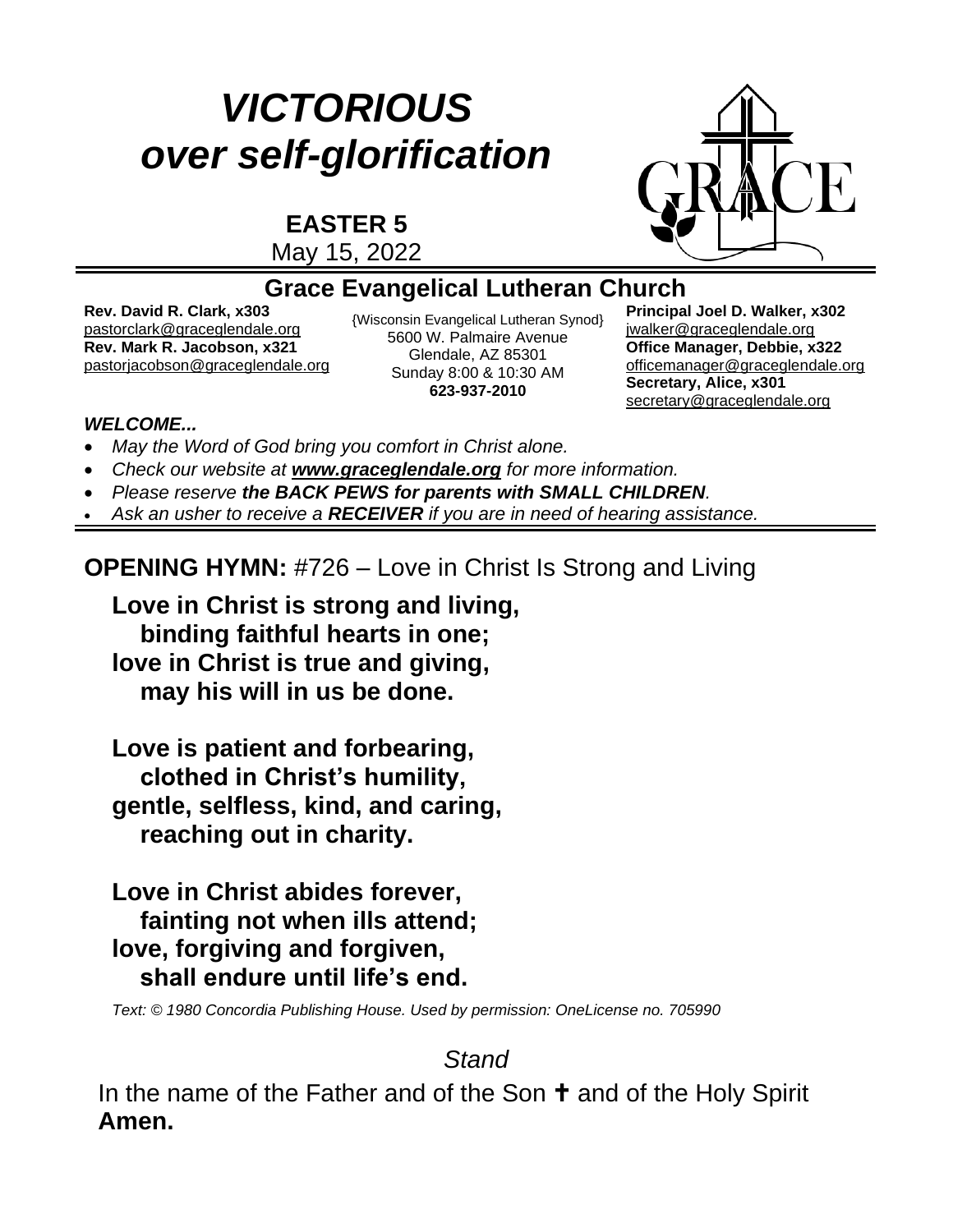|--|

Blessed are they whose transgressions are forgiven, whose sins are covered.

## **Blessed are they whose sin the Lord does not count against them.**

Let us confess our sins to the Lord.

**Almighty and merciful Father, we have strayed from your ways like lost sheep. We have followed what we have devised and desired in our hearts. We have offended you and sinned against your holy law. We have done those things that we should not have done, and have not done t hose things that we should have done. Have mercy on us, Lord! Spare us, forgive us, and restore us, according to your promises in Christ Jesus.**

*Silence for meditation and reflection*

God, our merciful Father, has forgiven all our sins. He sent his Son, Jesus Christ, to be our Redeemer and Savior. Jesus paid the penalty for our guilt by his death on the cross and freed us from death by his resurrection from the grave. We have peace with God now and forever.

#### **Amen.**

|--|

In peace let us pray to the Lord.

#### **Lord, have mercy.**

For the peace from above and for our salvation, let us pray to the Lord.

## **Lord, have mercy.**

For the peace of the whole world, for the well-being of the Church of God, and for the unity of all, let us pray to the Lord.

## **Lord, have mercy.**

For this holy house and for all who offer here their worship and praise, let us pray to the Lord.

## **Lord, have mercy.**

Help, save, comfort, and defend us, gracious Lord.

#### **Amen.**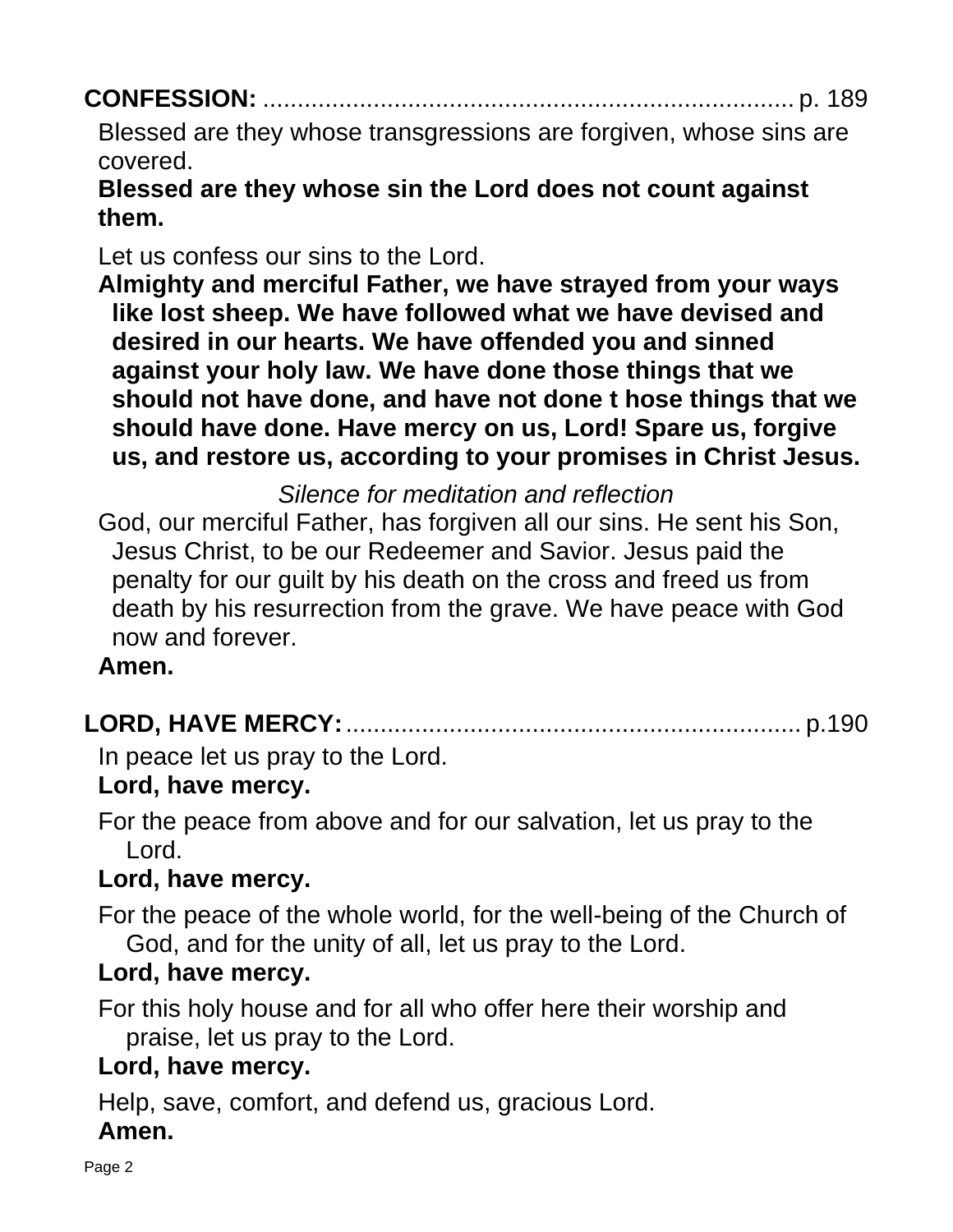

*Text: Richard W. Hillert, 1923–2010; John W. Arthur, 1922–1980; Tune: Richard W. Hillert, 1923–2010; Text: © 1978 Lutheran Book of Worship, admin. Augsburg Fortress. Used by permission: OneLicense no. 705990. Tune: © 1975, 1988 Richard W. Hillert. Used by permission: OneLicense no. 705990.*

The Lord be with you. **And also with you.**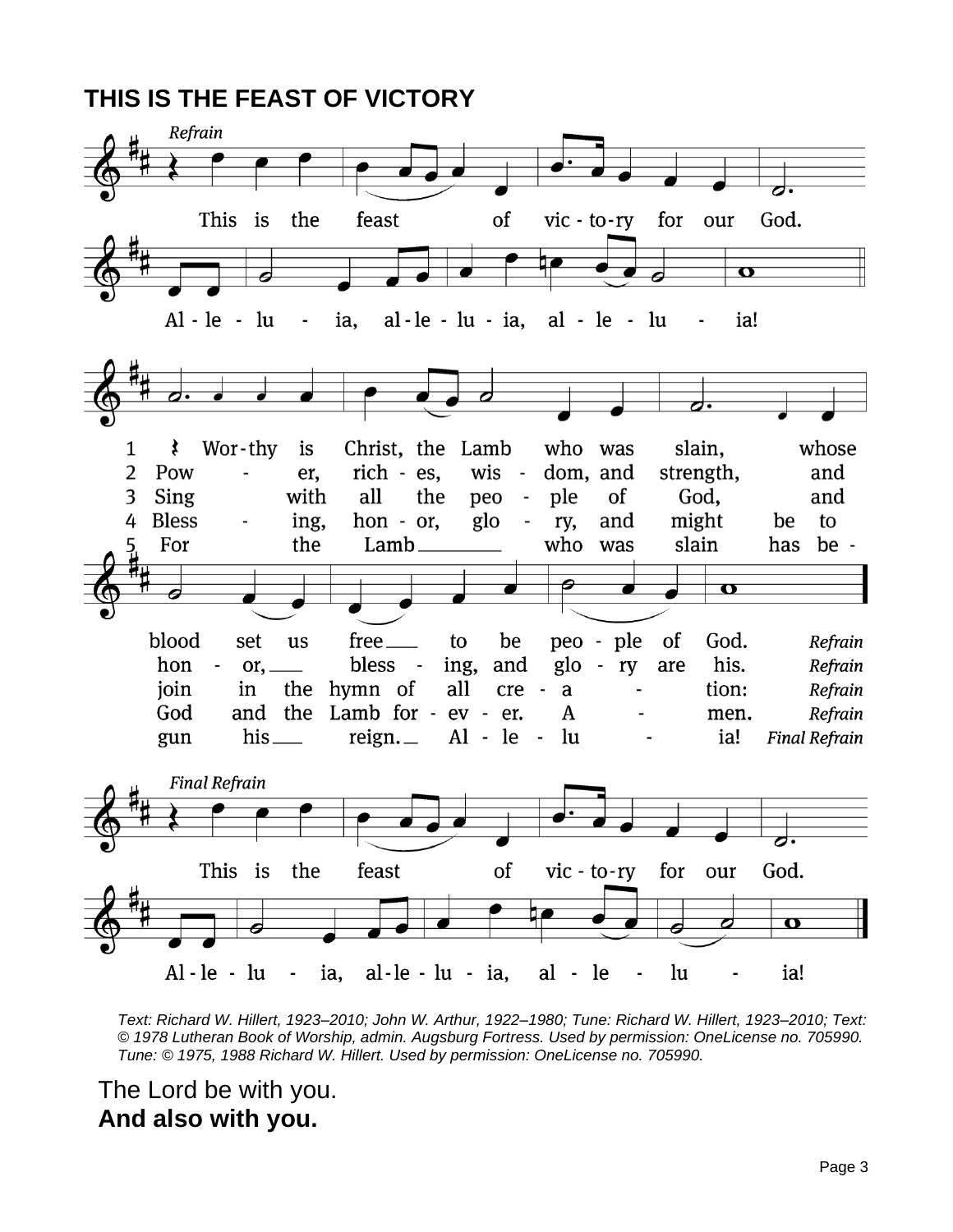## **PRAYER OF THE DAY:**

Let us pray. O God, you form the minds of your faithful people into a single will. Make us love what you command and desire what you promise, that among the many changes of this world, our hearts may ever yearn for the lasting joys of heaven; through your Son, Jesus Christ our Lord, who lives and reigns with you and the Holy Spirit, one God, now and forever.

#### **Amen.**

#### *Be seated*

**FIRST READING: The VICTORY of Easter sets aside the selfglorification of dated religious customs like dietary habits.** Acts 11:1-18 <sup>1</sup>The apostles and the believers throughout Judea heard that the Gentiles also had received the word of God. <sup>2</sup>So when Peter went up to Jerusalem, the circumcised believers criticized him <sup>3</sup>and said, "You went into the house of uncircumcised men and ate with them." <sup>4</sup>Starting from the beginning, Peter told them the whole story: <sup>5"</sup>I was in the city of Joppa praying, and in a trance I saw a vision. I saw something like a large sheet being let down from heaven by its four corners, and it came down to where I was. <sup>6</sup>I looked into it and saw four-footed animals of the earth, wild beasts, reptiles and birds. <sup>7</sup>Then I heard a voice telling me, 'Get up, Peter. Kill and eat.' <sup>8</sup>"I replied, 'Surely not, Lord! Nothing impure or unclean has ever entered my mouth.' <sup>9</sup> The voice spoke from heaven a second time, 'Do not call anything impure that God has made clean.' <sup>10</sup>This happened three times, and then it was all pulled up to heaven again.  $11^{\circ}$ Right then three men who had been sent to me from Caesarea stopped at the house where I was staying. <sup>12</sup>The Spirit told me to have no hesitation about going with them. These six brothers also went with me, and we entered the man's house. <sup>13</sup>He told us how he had seen an angel appear in his house and say, 'Send to Joppa for Simon who is called Peter. <sup>14</sup>He will bring you a message through which you and all your household will be saved.<sup>' 15"</sup>As I began to speak, the Holy Spirit came on them as he had come on us at the beginning. <sup>16</sup>Then I remembered what the Lord had said: 'John baptized with water, but you will be baptized with the Holy Spirit.' <sup>17</sup>So if God gave them the same gift he gave us who believed in the Lord Jesus Christ, who was I to think that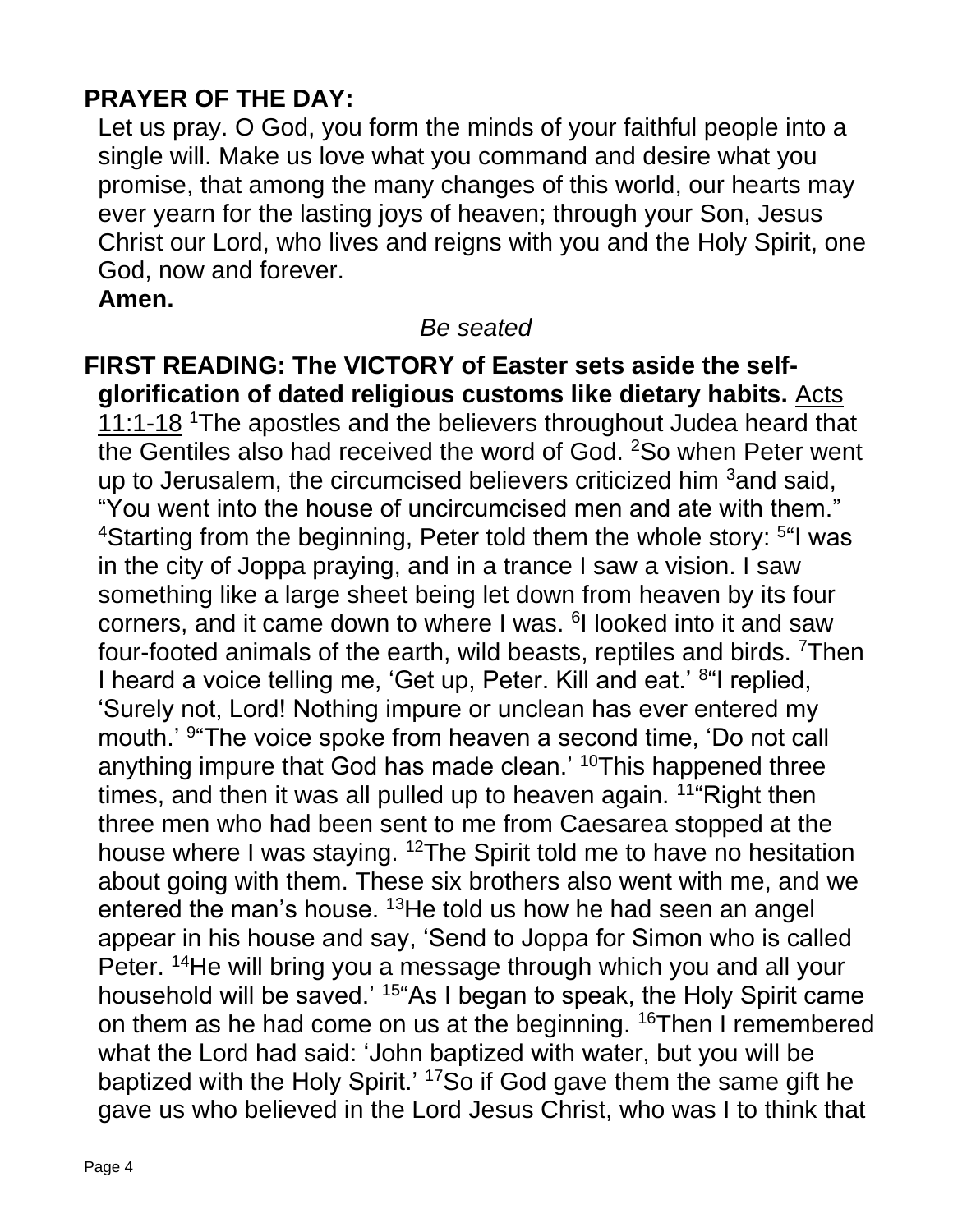I could stand in God's way?" <sup>18</sup>When they heard this, they had no further objections and praised God, saying, "So then, even to Gentiles God has granted repentance that leads to life."

The Word of the Lord **Thanks be to God.**

**SECOND READING: The VICTORY of Easter exchanges the selfglorification often associated with one's abilities and accomplishments for selfless love.** 1 Corinthians 13:1-13 <sup>1</sup>If I speak in the tongues of men or of angels, but do not have love, I am only a resounding gong or a clanging cymbal. <sup>2</sup>If I have the gift of prophecy and can fathom all mysteries and all knowledge, and if I have a faith that can move mountains, but do not have love, I am nothing. <sup>3</sup>If I give all I possess to the poor and give over my body to hardship that I may boast, but do not have love, I gain nothing. <sup>4</sup>Love is patient, love is kind. It does not envy, it does not boast, it is not proud. <sup>5</sup>It does not dishonor others, it is not self-seeking, it is not easily angered, it keeps no record of wrongs. <sup>6</sup>Love does not delight in evil but rejoices with the truth. <sup>7</sup>It always protects, always trusts, always hopes, always perseveres. <sup>8</sup>Love never fails. But where there are prophecies, they will cease; where there are tongues, they will be stilled; where there is knowledge, it will pass away. <sup>9</sup>For we know in part and we prophesy in part, <sup>10</sup>but when completeness comes, what is in part disappears. <sup>11</sup>When I was a child, I talked like a child, I thought like a child, I reasoned like a child. When I became a man, I put the ways of childhood behind me. <sup>12</sup>For now we see only a reflection as in a mirror; then we shall see face to face. Now I know in part; then I shall know fully, even as I am fully known.  $13$ And now these three remain: faith, hope and love. But the greatest of these is love.

The Word of the Lord **Thanks be to God.**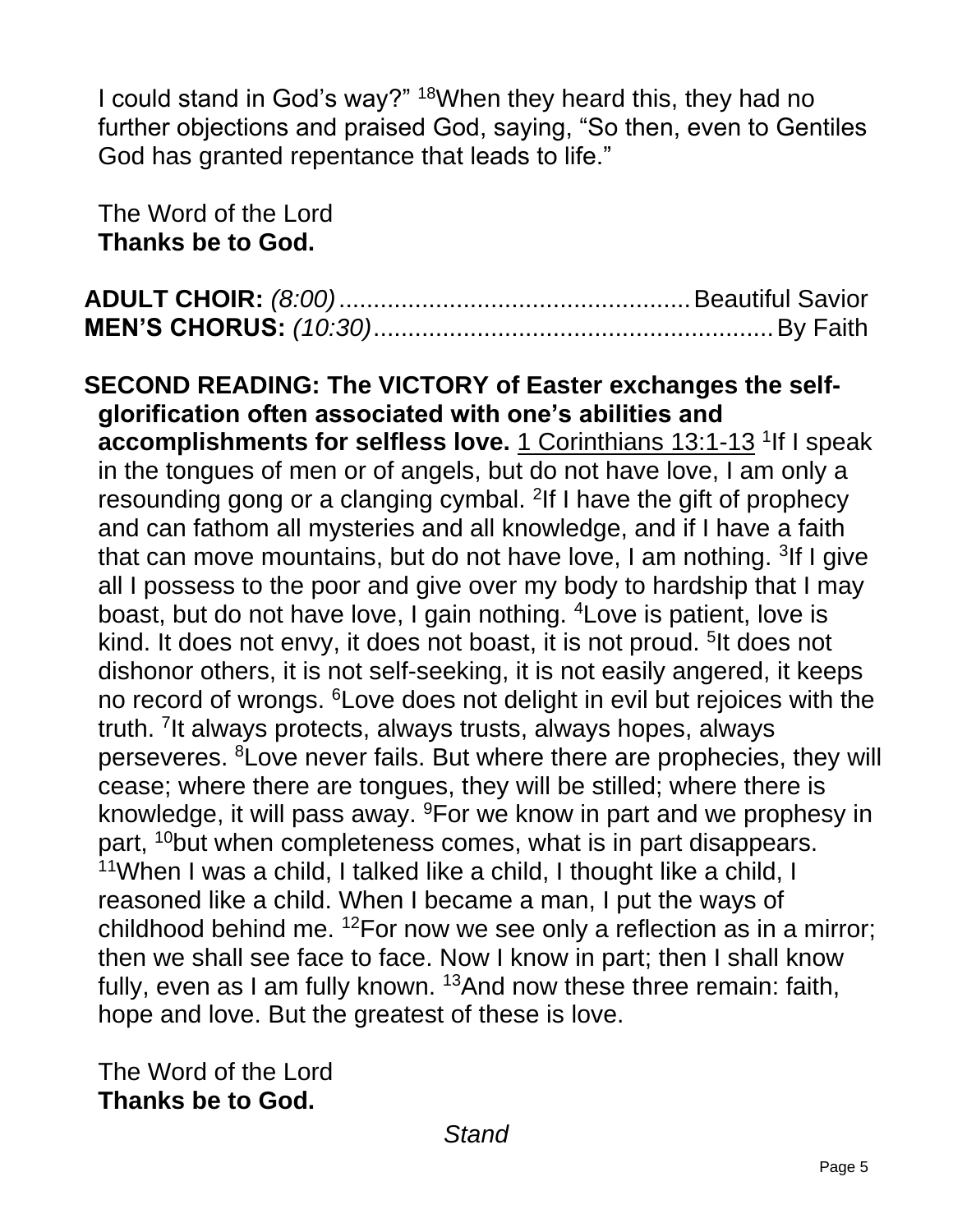

*Tune: © 2010, 2021 GFTSMUSIC Publishing Company, Inc., admin. Music Services. Used by permission: OneLicense no. 705990.*

### **GOSPEL: The VICTORY of Easter is best celebrated by the love we have in our hearts and extend by our actions for one another.**

John 13:31–35 <sup>31</sup>When he [Judas] was gone, Jesus said, "Now the Son of Man is glorified and God is glorified in him. <sup>32</sup>If God is glorified in him, God will glorify the Son in himself, and will glorify him at once. 33"My children, I will be with you only a little longer. You will look for me, and just as I told the Jews, so I tell you now: Where I am going, you cannot come. <sup>34</sup>"A new command I give you: Love one another. As I have loved you, so you must love one another. <sup>35</sup>By this everyone will know that you are my disciples, if you love one another."

The Gospel of the Lord. **Praise be to you, O Christ!**

*Be seated*

**HYMN OF THE DAY:** #675 – At the Lamb's High Feast We Sing

**At the Lamb's high feast we sing praise to our victorious King, who has washed us in the tide flowing from his piercèd side. Alleluia!**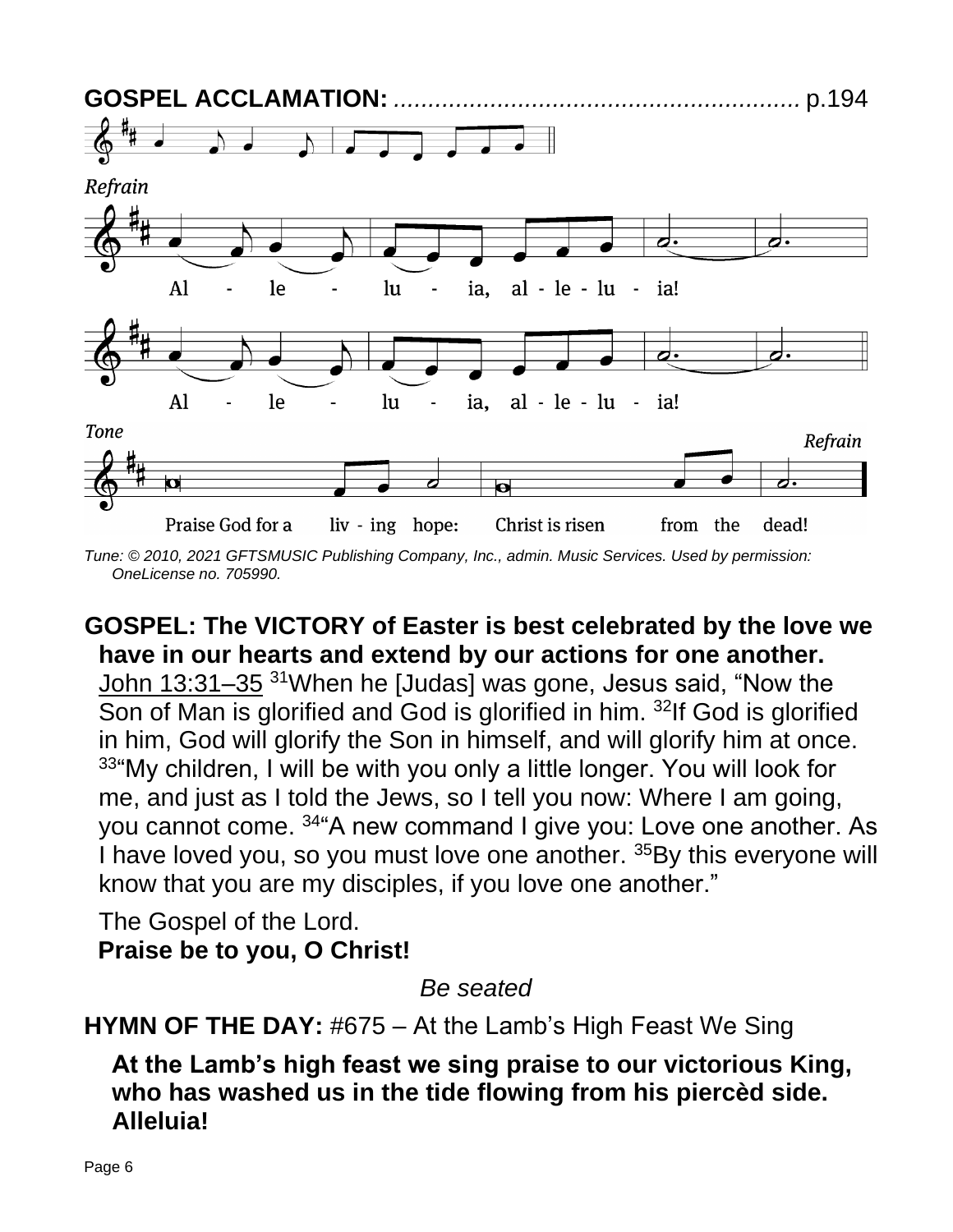**Praise we him whose love divine gives his sacred blood for wine, gives his body for the feast—Christ the victim, Christ the priest. Alleluia!**

**Where the paschal blood is poured,**

**death's dread angel sheathes the sword;**

**Israel's hosts triumphant go thro' the wave that drowns the foe. Alleluia!**

**Praise we Christ, whose blood was shed,**

**paschal victim, paschal bread;**

**with sincerity and love eat we manna from above. Alleluia!**

**Mighty Victim from the sky, hell's fierce pow'rs beneath you lie. You have conquered in the fight,**

**you have brought us life and light. Alleluia!**

**Now no more can death appall, now no more the grave enthrall; you have opened paradise, and your saints in you shall rise. Alleluia!**

**Easter triumph, Easter joy! This alone can sin destroy; from sin's pow'r, Lord, set us free, newborn souls in you to be. Alleluia!**

**Father, who the crown shall give, Savior, by whose death we live, Spirit, guide through all our days, Three in One, your name we praise. Alleluia!**

*Text: Public domain*

**SERMON:** .............................................................1 Corinthians 13:1-13

# *Look at Love through an Easter Lens*

1. It's all or nothing. 2. It's simply divine. 3. It will get better.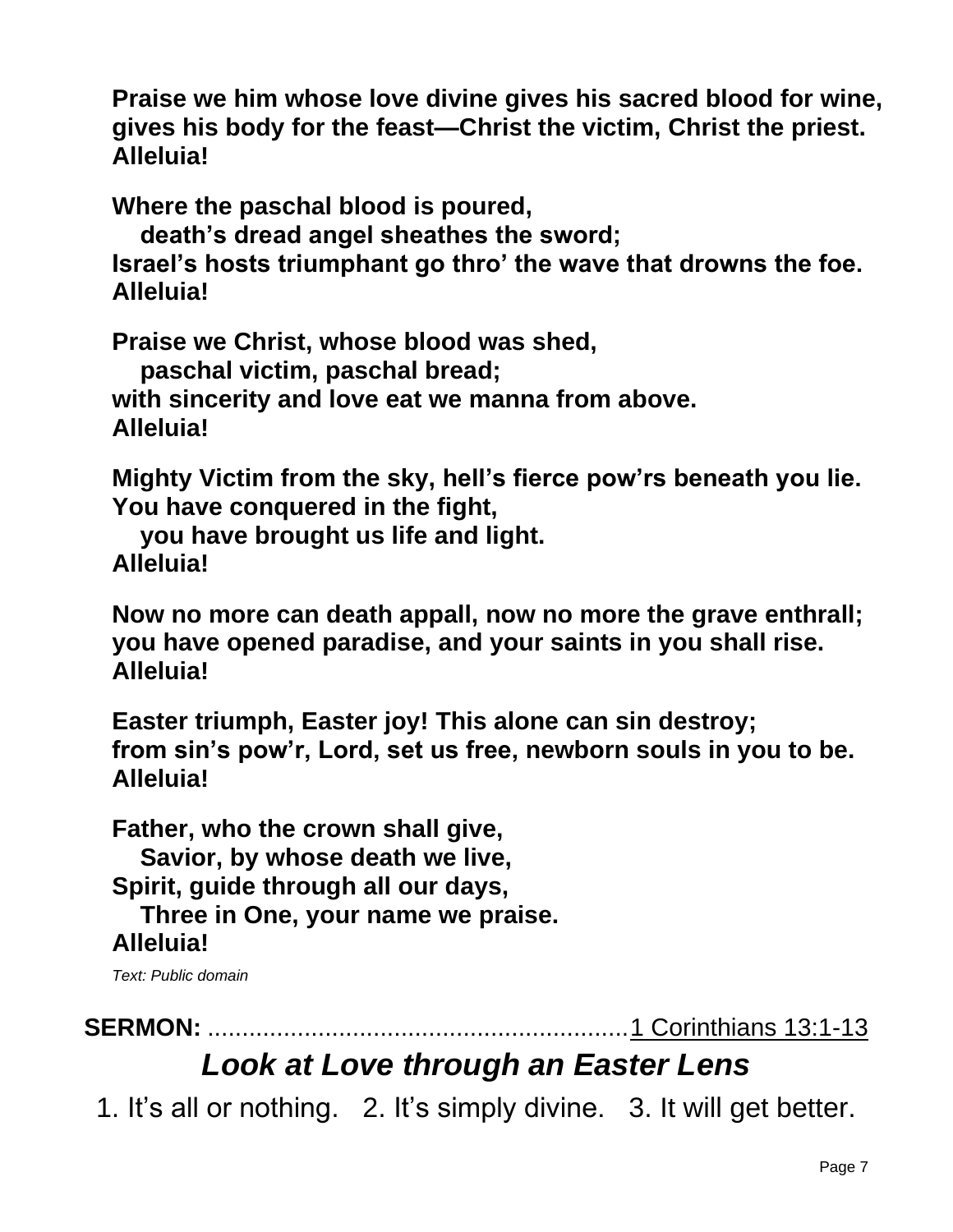# **NICENE CREED:**........................................................................... p.196

**We believe in one God, the Father, the Almighty, maker of heaven and earth, of all that is, seen and unseen.**

- **We believe in one Lord, Jesus Christ, the only Son of God, eternally begotten of the Father, God from God, Light from Light, true God from true God, begotten, not made, of one being with the Father. Through him all things were made. For us and for our salvation, he came down from heaven, was incarnate of the Holy Spirit and the virgin Mary, and became truly human. For our sake he was crucified under Pontius Pilate. He suffered death and was buried. On the third day he rose again in accordance with the Scriptures. He ascended into heaven and is seated at the right hand of the Father. He will come again in glory to judge the living and the dead, and his kingdom will have no end.**
- **We believe in the Holy Spirit, the Lord, the giver of life, who proceeds from the Father and the Son, who in unity with the Father and the Son is worshiped and glorified, who has spoken through the prophets.**
- **We believe in one holy Christian and apostolic Church. We acknowledge one baptism for the forgiveness of sins. We look for the resurrection of the dead and the life of the world to come. Amen.**

*Please be seated.*

#### **PRAYER OF THE CHURCH:**

Lord of life, fill our hearts with joy during this season, for you have risen and conquered the grave. Imprint the message of victory on our hearts and implant it in our minds. Through the good news of your resurrection renew our hope and revive our faith. Lord, in your mercy,

#### **Hear our prayer.**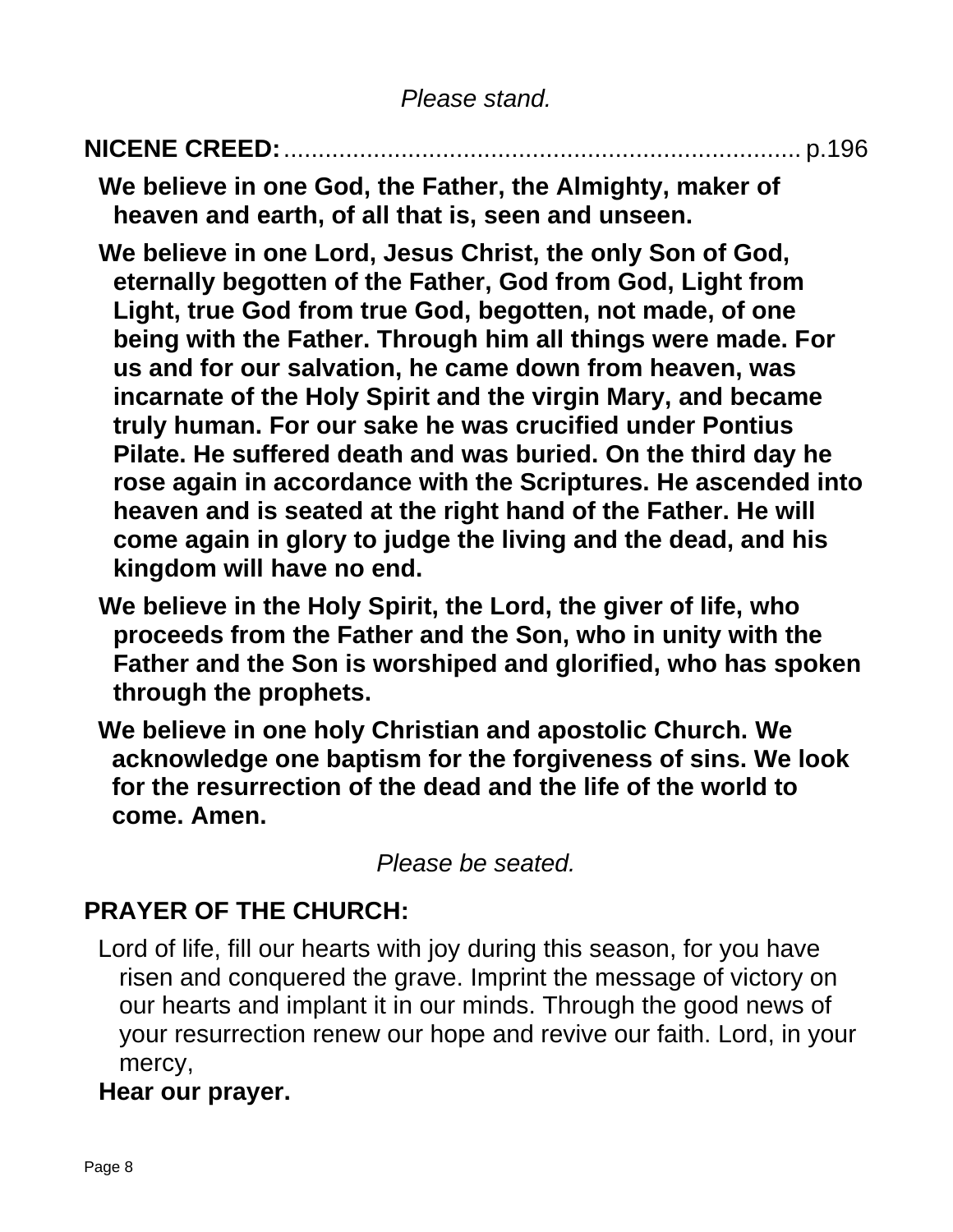By baptizing us into your name, you have connected us to your death and rising. You have put our sin to death and have given us a new life. Enable us each day to think of ourselves as dead to sin and alive to you, so that we may walk in newness of life in all we do. Lord, in your mercy,

#### **Hear our prayer.**

In this fallen world, death and sorrow surround us. Touch the hearts of those who grieve the loss of a Christian they love. Direct their eyes to your empty tomb and ease their pain by reminding them that their loved ones will one day rise again. Lord, in your mercy, **Hear our prayer.**

Lord, many people grieve without hope. Let the message of resurrection reach them and awaken faith in their hearts. Use us as your instruments to bring the word of life to their souls and the message of hope to their hearts. Lord, in your mercy, **Hear our prayer.**

#### *Intercessory prayers*

Risen Savior, feed our faith with the message of your resurrection. Come to us in your Word and in the feast of your Sacrament to sustain and strengthen us until we feast with you in eternal glory. **Amen.**

OFFERINGS OF LOVE TO OUR LORD *Please fill out the "Welcome to Grace" register in your pew at this time!*

*Please stand.*

**PREFACE:***....................................................................................* p. 199

The Lord be with you.

#### **And also with you.**

Lift up your hearts. **We lift them up to the Lord.**

Let us give thanks to the Lord our God. **It is right to give him thanks and praise.**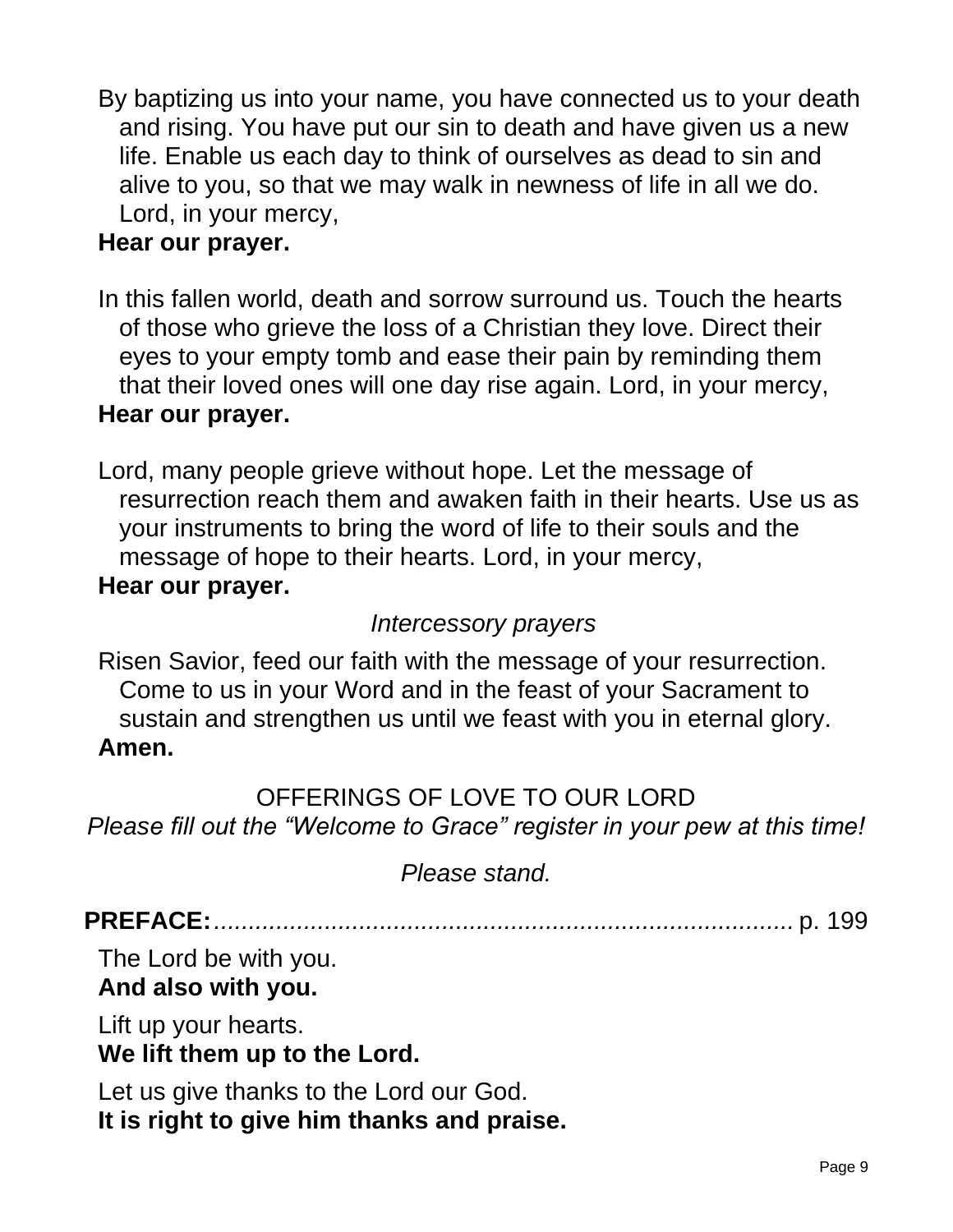It is truly good and right that we should at all times and in all places give you thanks, O Lord, holy Father, almighty and everlasting God, through Jesus Christ our Lord, who by his willing sacrifice on the cross took away the sins of the world and by his glorious resurrection restored everlasting life. Therefore, with all the saints on earth and hosts of heaven, we praise your holy name and join their glorious song:



**PRAYER OF THANKSGIVING:** ................................................... p. 201 Blessed are you, Lord God, eternal King and gracious Father. In love you made us the crown of your creation. In mercy you planned our salvation. In grace you sent your Son to redeem us from sin.

We remember and give you thanks that your eternal Son, Jesus Christ, became flesh and made his dwelling among us, that he willingly placed himself under law to redeem those under law, that he humbled himself by becoming obedient to death on a cross, that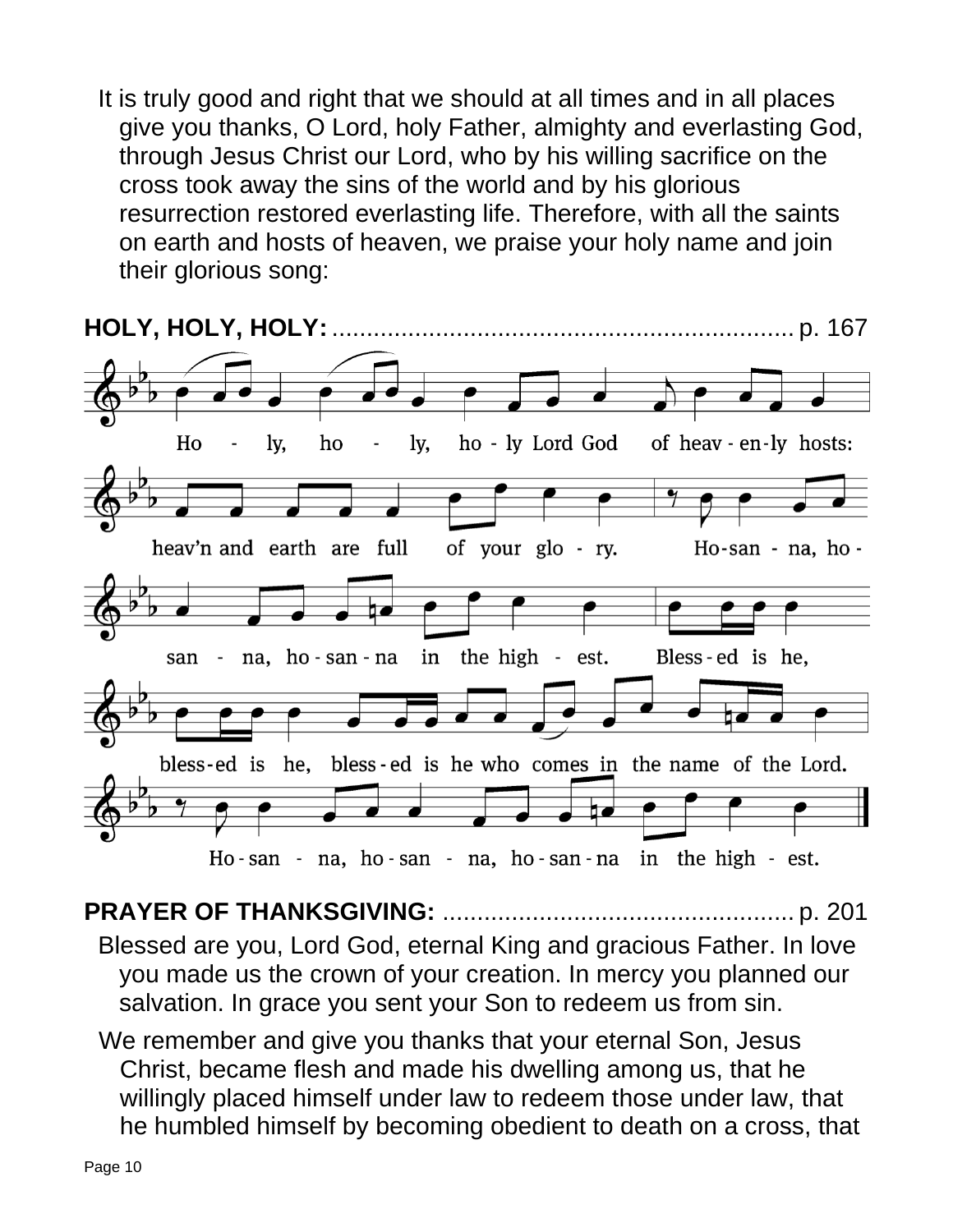he has destroyed death and has brought life and immortality to light through the gospel.

Bless us as we receive your Son's body and blood in this Sacrament. Forgive our sins, increase our faith, strengthen our fellowship, and deepen our longing for the day when Christ will welcome us to his eternal feast. Praise and thanks and honor and glory be to you, O God our Father, and to your Son and to the Holy Spirit, one God, now and forever.

**Amen.**

# **LORD'S PRAYER:**........................................................................ p. 201

**Our Father in heaven, hallowed be your name, your kingdom come, your will be done on earth as in heaven. Give us today our daily bread. Forgive us our sins, as we forgive those who sin against us. Lead us not into temptation, but deliver us from evil. For the kingdom, the power, and the glory are yours now and forever. Amen.**



The peace of the Lord be with you always. **Amen.**

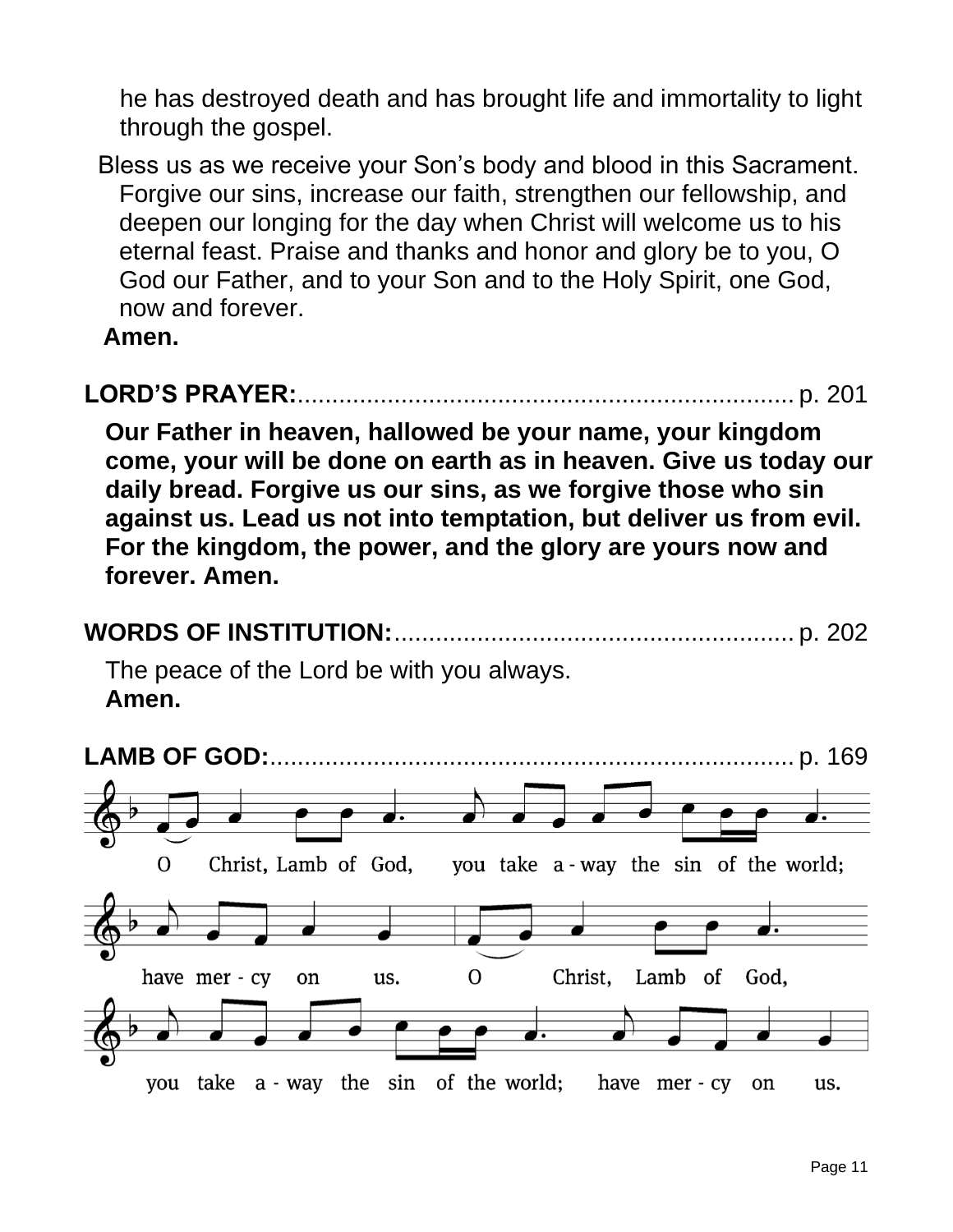

In **Holy Communion** we receive the assurance of forgiveness through the body and blood of our Savior. By sharing in this Sacrament, we also express our complete agreement with one another according to the teachings of the Bible. If you have not joined our fellowship (**Wisconsin Synod**), please permit us to tell you about our Lutheran Christian faith before you partake of this Holy Supper so that you can judge for yourself whether there is complete agreement between us.

*For COMMUNION, please come at the direction of the ushers. Please receive the wafer in the palm of your hand.*

**DISTRIBUTION HYMN:** #488 – The Day Is Surely Drawing Near

**The day is surely drawing near when Jesus, God's anointed, shall with great majesty appear as judge of all appointed. All mirth and laughter then shall cease when flames on flames will still increase, as Scripture truly teaches.**

**A trumpet loud shall then resound and all the earth be shaken. Then all who in their graves are found shall from their sleep awaken and with the living in that hour, by God's almighty, boundless pow'r, be changed at his commanding.**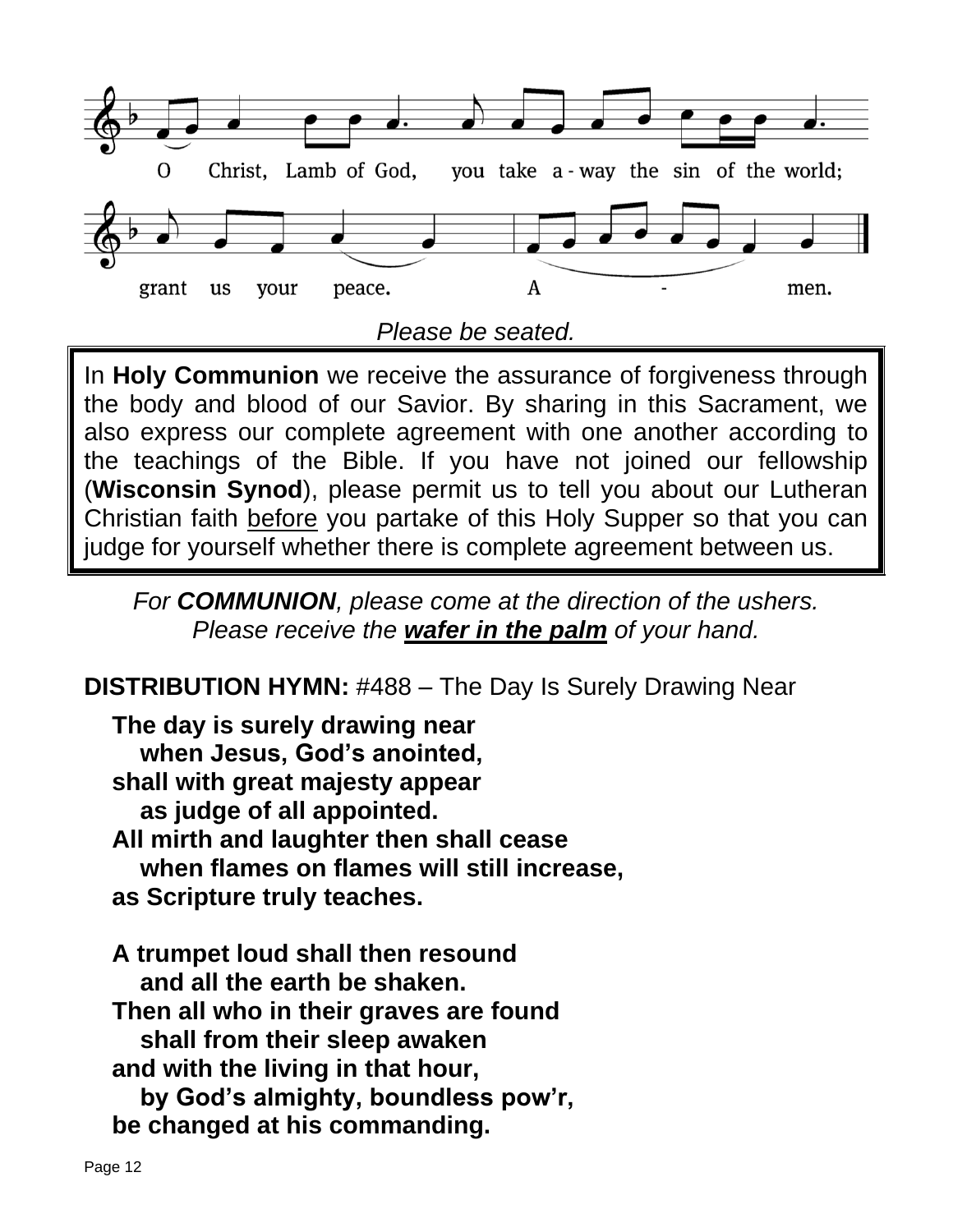**A book is opened then to all, a record truly telling what each has done, both great and small, when they on earth were dwelling, and ev'ry heart be clearly seen, and all be known as they have been in thoughts and words and actions.**

**Then woe to those who scorned the Lord and sought but carnal pleasures, who here despised his precious Word and loved their earthly treasures! With shame and trembling they will stand and at the judge's stern command to Satan be delivered.**

**My Savior paid the debt I owe and for my sin was smitten; within the Book of Life I know my name has now been written. I will not doubt, for I am free, and Satan cannot threaten me; there is no condemnation!**

**O Jesus Christ, do not delay, but hasten our salvation; we often tremble on our way in fear and tribulation. Your saints are waiting patiently; come soon, Redeemer, make us free from ev'ry evil. Amen.**

*Text: Public domain*

*Please stand.*

Give thanks to the Lord, for he is good; **his mercy endures forever.**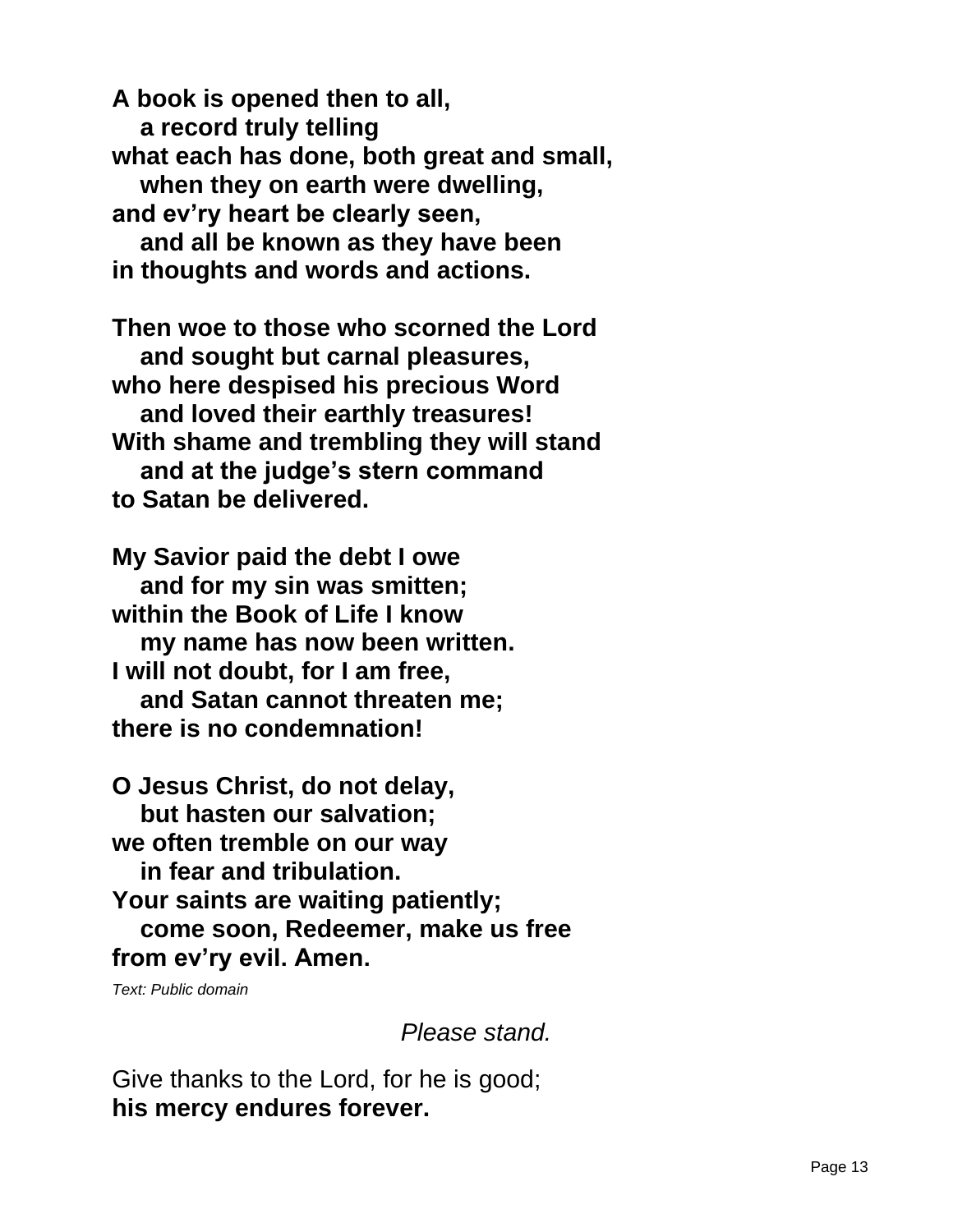Whenever we eat this bread and drink this cup, **we proclaim the Lord's death until he comes.**

O God the Father, source of all goodness, in your loving-kindness you sent your Son to share our humanity. We thank you that through him you have given us pardon and peace in this Sacrament. We also pray that you will not forsake us but will rule our hearts and minds by your Holy Spirit so that we willingly serve you day after day; through Jesus Christ our Lord, who lives and reigns with you and the Holy Spirit, one God, now and forever. **Amen.**

# **BLESSING:**................................................................................... p. 170

**Amen.**

*Please be seated.*

**CLOSING HYMN:** #729 – Son of God, Eternal Savior **Son of God, eternal Savior, source of life and truth and grace, Word made flesh, whose birth among us, hallows all our human race, You our head, who, throned in glory, for your own will ever plead: Fill us with your love and pity, heal our wrongs and help our need. Bind us all as one together**

**in your Church's sacred fold, Weak and healthy, poor and wealthy, sad and joyful, young and old. Is there want or pain or sorrow? Make us all the burden share. Are there spirits crushed and broken? Teach us, Lord, to soothe their care.**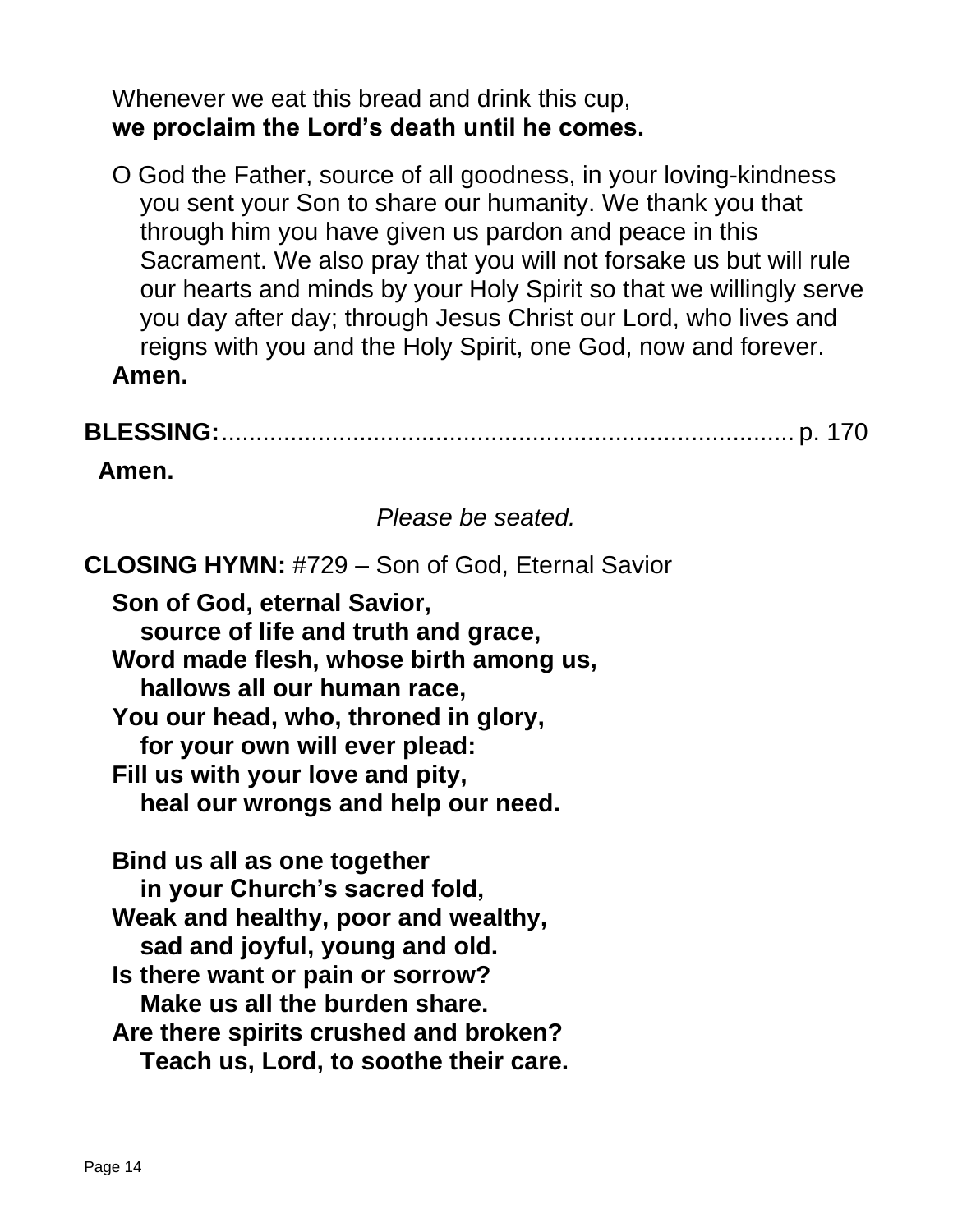**As you, Lord, have lived for others, so may we for others live. Freely have your gifts been granted; freely may your servants give. Yours the gold and yours the silver, yours the wealth of land and sea; We but stewards of your bounty held in solemn trust will be.**

**Son of God, eternal Savior, source of life and truth and grace, Word made flesh, whose birth among us hallows all our human race, By your praying, by your willing that your people should be one, Grant, O grant our hope's fruition: here on earth your will be done.**

*Text: Public domain*

*Setting Three from Christian Worship. Unless otherwise indicated, Scripture quotations are from The Holy Bible, New International Version®, NIV®. Copyright © 1973, 1978, 1984, 2011 by Biblica, Inc.TM Used by permission of Zondervan. All rights reserved worldwide. Software distributed in partnership with Northwestern Publishing House. Created by Christian Worship: Service Builder © 2022 Concordia Publishing House.*

ි අවිනි බවේනි බවේනි බවේනි බවේනි බවේනි බවේනි බවේනි බවේනි

**DIVINE CALL TO REDEEMER, TUCSON...On May 1st Pastor Clark** received a call to serve as associate pastor to our sister church, Redeemer Lutheran Church & School in Marana near Tucson. You can direct any questions or comments about this call to him. Please pray for him as he deliberates where he can best serve the Lord.

ਨੇ≉ਸੈਂ≪ੀ

**NATHAN SAVAGE GRADUATES** from Wisconsin Lutheran Seminary on May 27<sup>th</sup> and receives his first Divine Call. If you have a card or congratulatory note to send to Nathan, please give it to Pastor or Bonnie Clark, and they will make sure Nathan receives it. This is a wonderful way to show our love and support for one of our own!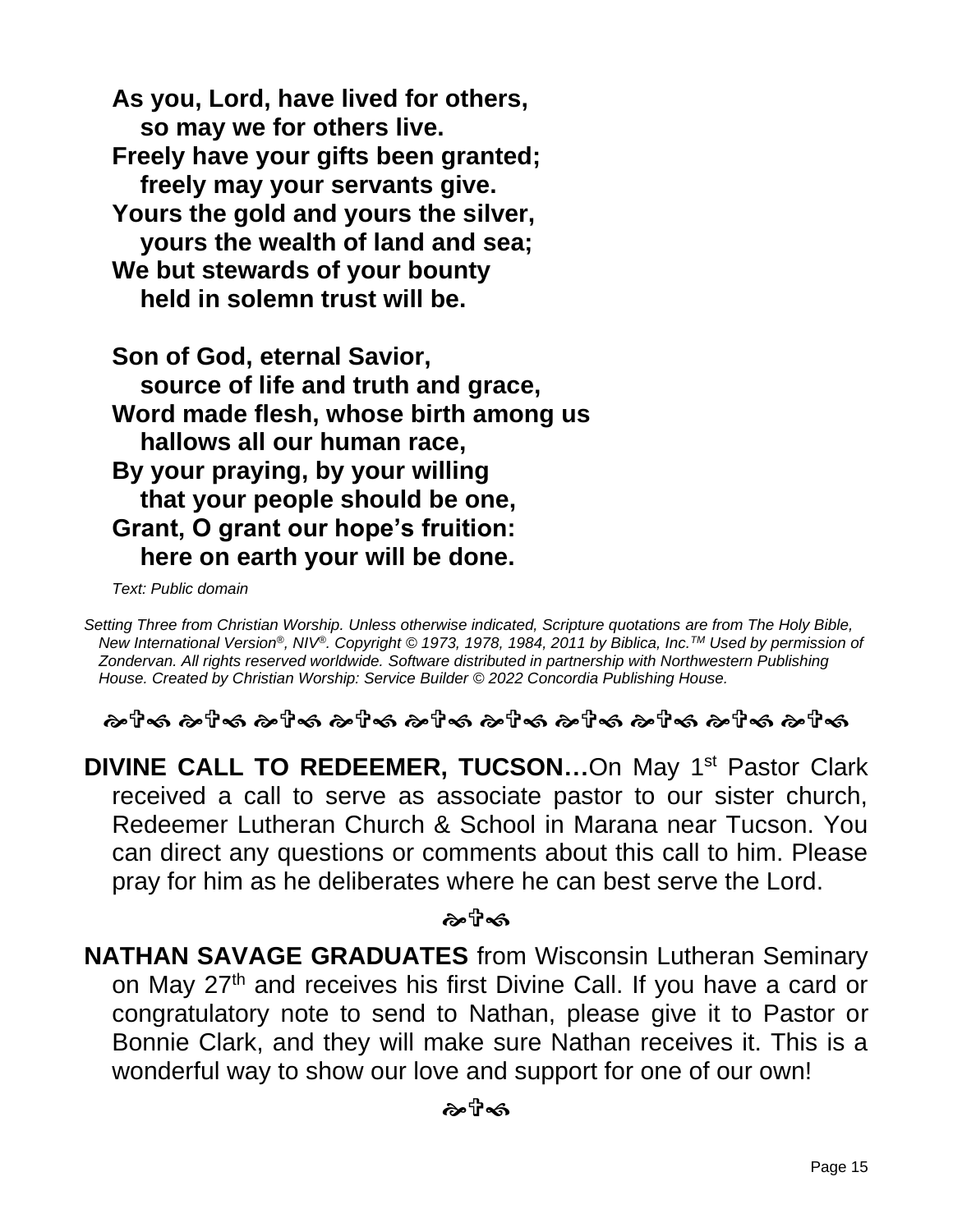Worship attendance: 8:00 AM – 148; 10:30 AM – 156 Sunday School attendance: Adults, Hall – 85; Room 1 – 18; Children – 30 Tue. *10 Lies about God* Class: 11; Fri. *Christ Is Risen* Class: 12 Senior ushers – 8:00 AM: Nicholas Lincoln & Bruce Rademacher 10:30 AM: Todd Rovey & Ian Walker Organist: Michael Wilde

## **HOSPITALIZED OR RECUPERATING AT HOME:**

Adrienne Siffring – (Fairmont Village)

## **THIS WEEK AT GRACE:**

- SUN **COMMUNION Worship, 8 & 10:30 AM;** Bible Class & Sunday School, 9:30 AM
- MON Choir Practice, 7:00 PM
- TUE *10 Lies about God* Bible class, 2:00 PM; Church Council, 7 PM
- WED ABC @ Denny's, 8:30 AM
- FRI *Christ Is Risen* Bible Class, 10:00 AM; School Play, 7:00 PM
- SAT School Play, 1:00 PM
- SUN **Worship, 8 & 10:30 AM;** Bible Class & Sunday Sch., 9:30 AM

## **OTHER ANNOUNCEMENTS:**

- 1. *Forward in Christ* and May Bible-reading & activity calendars are in the Narthex and south entrance to the church.
- 2. Thank you to the crew that cleaned the church last week. The cleaning crew for May 21st will be captained by Shawna Tech with Amanda & Rene Brugman; Jessica Cutlip; Jason & Sherri Hartzell; Krista McDowell; and Larry White.

#### ゐฃิ๘

**GOOD SHEPHERD BIBLE CAMP** is July 10-16. This camp is for those entering  $4<sup>th</sup>$  through 10<sup>th</sup> grades. Older students and adults may serve as camp leaders. GSBC is located in Southern California. Visit [www.goodshepherdbiblecamp.com](http://www.goodshepherdbiblecamp.com/) for additional information. You may also pick up a flier in the narthex. If you need or can offer a ride for campers, that information can be shared through Alice Thiesfeldt in our school office.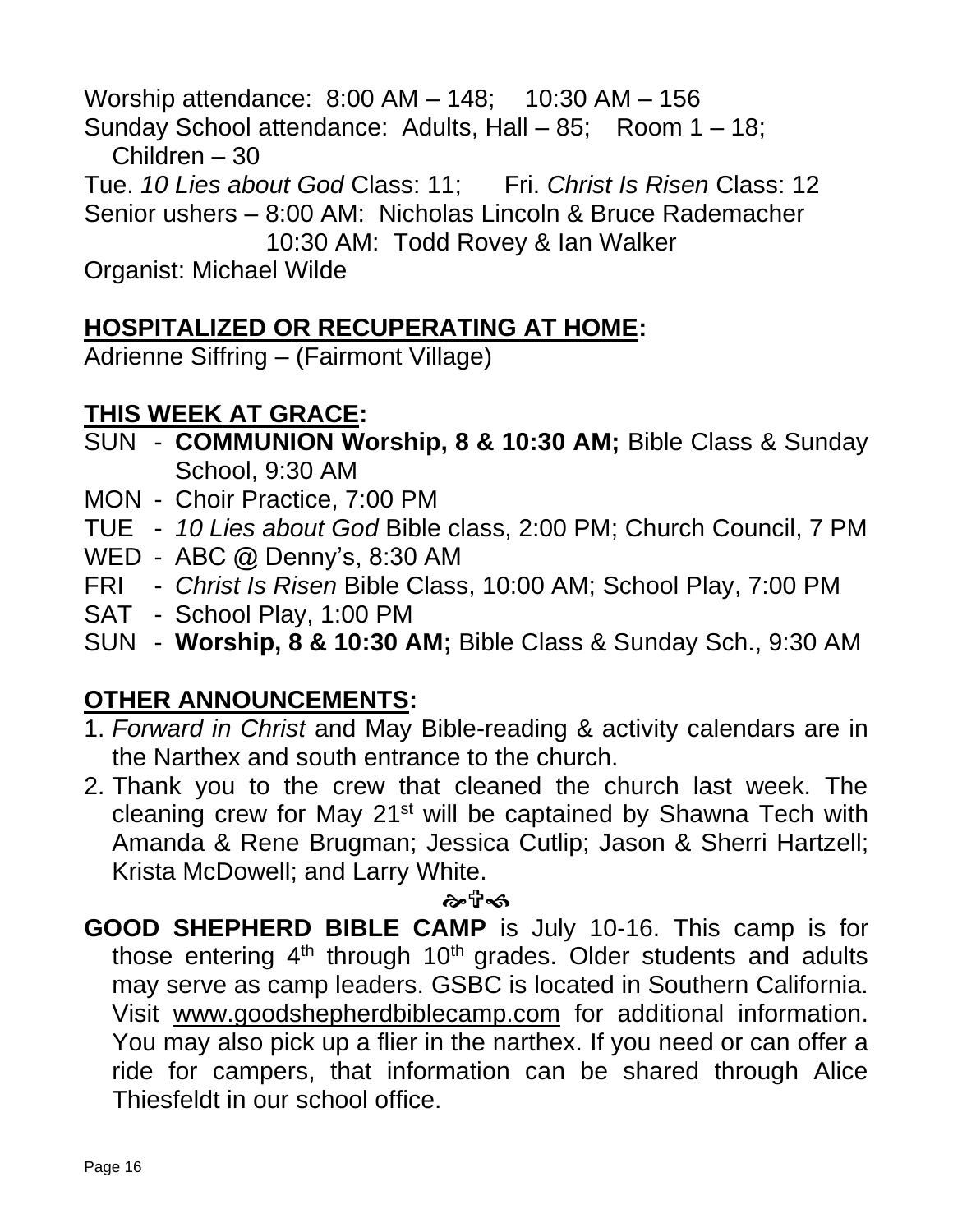**BOTTLES FOR LIFE** is how we support our local Chapter of Christian Life Resources. Alpha Pregnancy Center has provided baby bottles that you may fill with cash, coins, or a check (**made payable to Alpha**). Baby bottles will be available in the Fellowship Hall starting on Mother's Day and will be available until Father's Day, June 19<sup>th</sup>. Please pick up a bottle and return it on or before Father's Day.

কলীৰ্জ

**ABC…**The Adult Breakfast and Coffee group will meet at Denny's, 5161 W Thunderbird Road on Wednesday, May 18<sup>th</sup> at 8:30 AM. Please sign the sheet in the narthex so that adequate seating can be arranged.

#### ஒரிக்

**CONGREGATIONAL PARTNER GRANT PROGRAM (CPGP) …**Martin Luther College will match contributions from a congregation up to \$1200 per student. Abbey Mueller is currently attending MLC, and Joshua Kallies will start in the fall (possibly along with at least one other student). Visit [www.graceglendale.org](http://www.graceglendale.org/) and click on "Donate Online" at the top of the Home Page. Enter the amount of your donation in the "Memorial Donations" as "MLC/WELS Prep/Seminary Scholarships" section and type CPGP in the box. If you participate by check, please make it payable to "Grace Ev. Lutheran Church" and write "CPGP" on the memo line. The deadline for donations is June 26<sup>th</sup>.

#### ஒரிக்

**GRACE SPRING PLAY…**You are invited to attend a drama performance in the fellowship hall as the  $5<sup>th</sup>$  through  $8<sup>th</sup>$  graders present **Comic Book Artist** by Pat Lydersen. The 1<sup>st</sup> performance will take place at **7:00 PM on Friday, May 20th** and the 2nd **performance is Saturday, May 21st at 1:00 PM.** There'll be plenty of laughs as you watch superheroes Star Guy, Triple Time, Blossom, and Wombat Woman battle supervillains Dr. Shock Clock and the Minutos in an attempt to foil the doctor's heist in Time Square! Find out if the greatest superhero of them all can defeat the diabolical villains! Admission is a free will offering, and there will be concessions available for purchase. Admission and concession sales will help defray the costs of the production.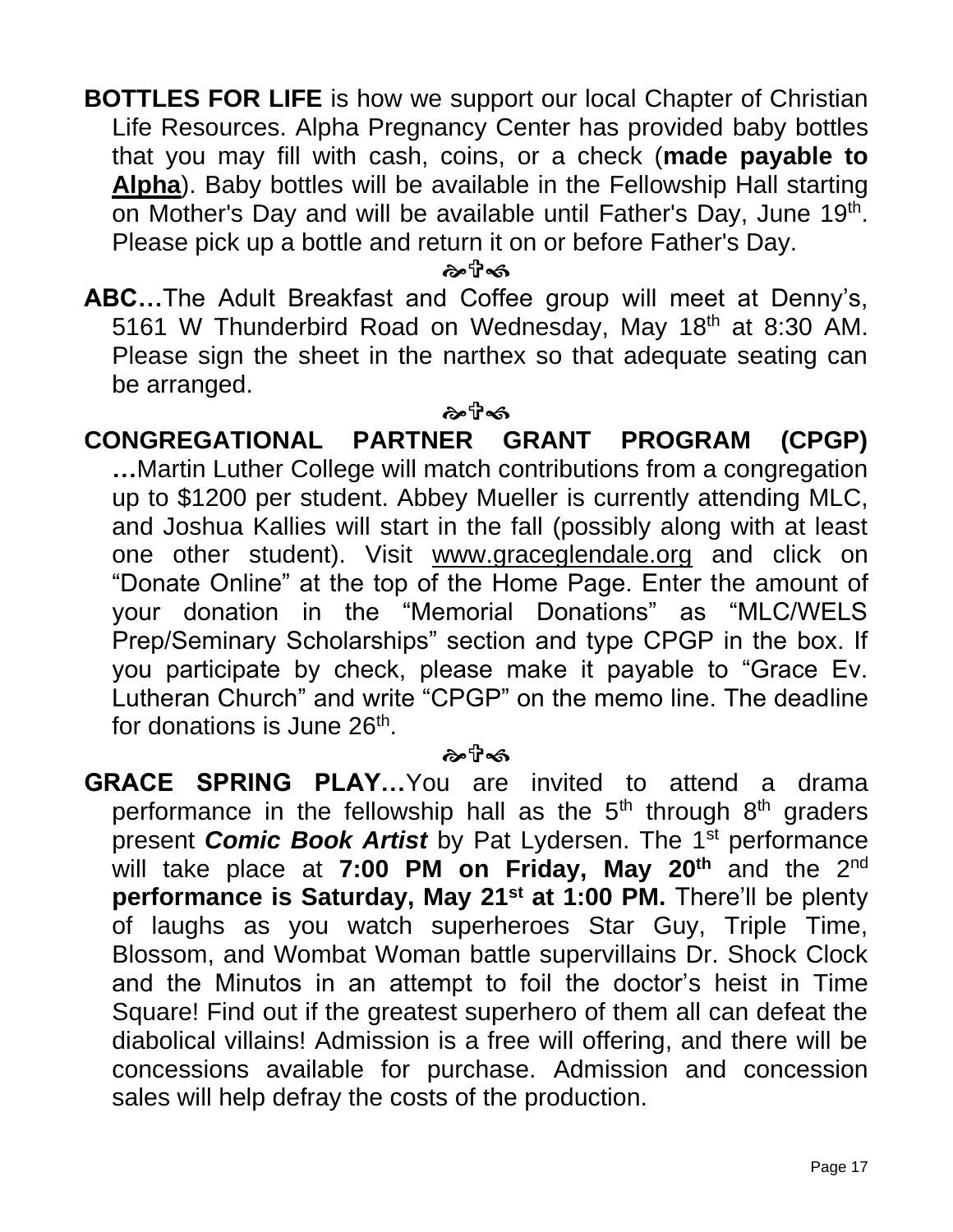**ALA COMMENCEMENT CONCERT…**The annual ALA Commencement Concert will take place on **Thursday, May 26**, at 7:00 PM in the ALA gymnasium. The musical selections will span the decades from the 70's and beyond with performances by ALA's Concert Choir, A Cappella Choir, Freshman Choir, and Concert Band. There will also be some individual performances, and, of course, the alumni finale. During the concert we will also be bidding farewell to our art teacher, Mrs. Stephnie Marquez. No tickets are needed, and everyone is invited to this free concert!

ஒ⊤ி்கி

**FACEBOOK...Like us on Facebook: Grace Ev. Lutheran Church,** Glendale, AZ

ゐ ปี∙๑

**ALA GRADUATION 2022…**On **Friday, May 27**, we will graduate 44 students from the class of 2022. The service will begin at 1:00 PM with the graduation ceremony immediately following. We will not be limiting seats or requiring tickets. Pastor Jason Schmidt from Shepherd of the Hills Lutheran Church in Tucson will deliver the message, and seniors Olaf Dahl and Elise Bayer will be the class speakers.

#### ๛ฃิ∞

**ALA COYOTE SUMMER CAMPS…**During the month of June, Arizona Lutheran Academy will offer a variety of camps for children entering grades 4-8. Camps include volleyball, baseball, softball, basketball, and Lego. Visit the ALA website at [alacoyotes.org/summer-camps-](http://alacoyotes.org/summer-camps-2022)[2022](http://alacoyotes.org/summer-camps-2022) for more information and to register.

#### ๛๚ิ∞

**LADIES AID 2022 HANDBOOKS** are available in the narthex. All Ladies Aid members are invited to take a copy. More handbooks will be printed if we run out, so if you don't get one this week, check again next week.

#### کو†م∂

**OLD HYMNALS AVAILABLE FOR FREE**…Please visit the table at the back of the church. Take as many copies as you would like, either for your own personal use or to give to family and friends. They will be available on that table through the last Sunday in May.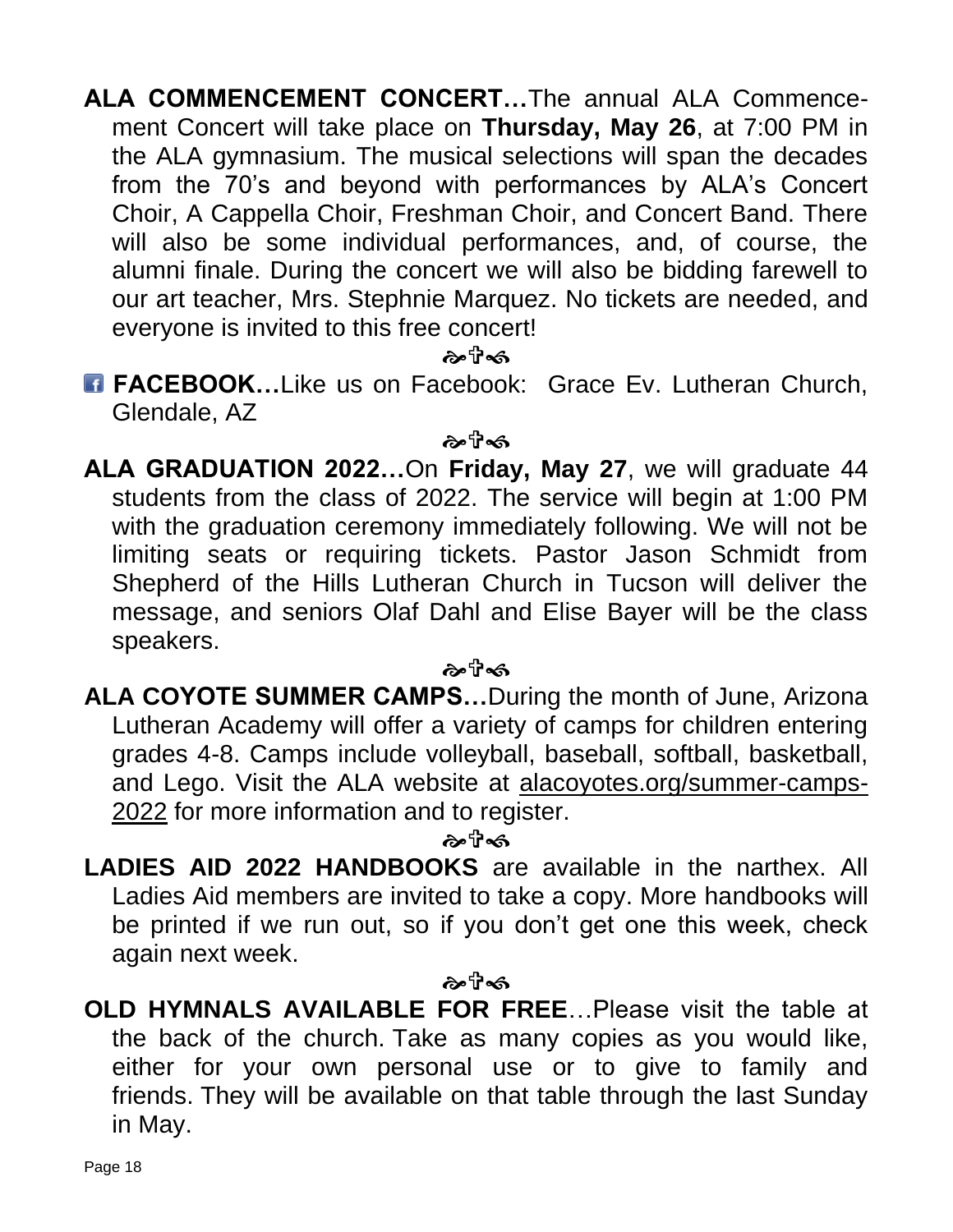- **LWMS NATIONAL CONVENTION IN ROCHESTER, NEW YORK…**The LWMS Freedom Circuit invites you to the 59<sup>th</sup> Annual LWMS Convention, which will take place in Rochester, New York, at the Riverside Convention Center, June 23-26, 2022. The convention theme is "Set Free in Christ." Visit [www.lwms.org](http://www.lwms.org/) for more information or to register online. There are also registration forms in the narthex.
- **JOB OPPORTUNITIES…**Martin Luther College is accepting applications for various positions. All who are interested may apply online at [mlc-wels.edu/hr/.](https://r20.rs6.net/tn.jsp?f=001LcbseUAWgwnRwLYhDVNmMg7-tpLUQ1_iz98JVrWrCBcCQ_PTbgIZD3SIsBAp-0aXejeyBtzMpRWxXPgxvOfe5c5C6Po8TswBhfxJCxGUS7MvXJqOLXqLLhFZNWl6P-ejup1vFxxXslVpKv5qX77tLg==&c=JZM8CxgguSAN-jcigjGws6dGlHKpoCI7eKH-pQLjFQ6wDs7FTzzZJw==&ch=LOL90ch9EZn6Xf5dGpJWegbLS8I6yz0SO4X9GQhMKplfdUAyRAbzCA==)

কলীৰ্জ

#### ஒ⊤ி்கி

**CHURCH CAMPOUT…**Mark your calendars now for a church campout which will be held from **August 5th - 7 th** at **Canyon Point Campground on the Mogollon Rim**. You will be treated to good food, good fellowship, and cool(er) weather. Watch for more details in early summer! If you have questions, see Chris Kallies.

#### ๛๚ิ∞

**DONATE FROM YOUR SMART PHONE!** Scan this image using your phone's QR code reader! Contact Debbie at ext. 322 if you have any questions or need help with setting this up. Automatic or onetime deductions for offerings may also be accessed from the graceglendale.org site with the "Click Here to Donate Online" button. A phone app is also



available for donations: install Vanco Mobile Faith Engagement. Search organizations for Grace Ev Lutheran Church. *Please use checking or savings account information rather than a credit or debit card to save the processing fees.*

ക†ิ≼ธ

**FINANCIAL UPDATE:** Need amounts are based on a goal of **\$873,142.00** by **6/30/2022**.

| <b>Week ending 5/8/2022:</b> |             |                      | YTD 7/1/2021 through 5/8/2022: |
|------------------------------|-------------|----------------------|--------------------------------|
| Weekly Need:                 | 16,000.00   | <b>YTD Need: I</b>   | 763,000.00                     |
| Weekly Actual:               | 19,119.50   | <b>YTD Actual: I</b> | 781,449.40                     |
| Weekly $+/-$ :               | $+3,119.50$ | $YTD +/-$            | +18,449.40                     |